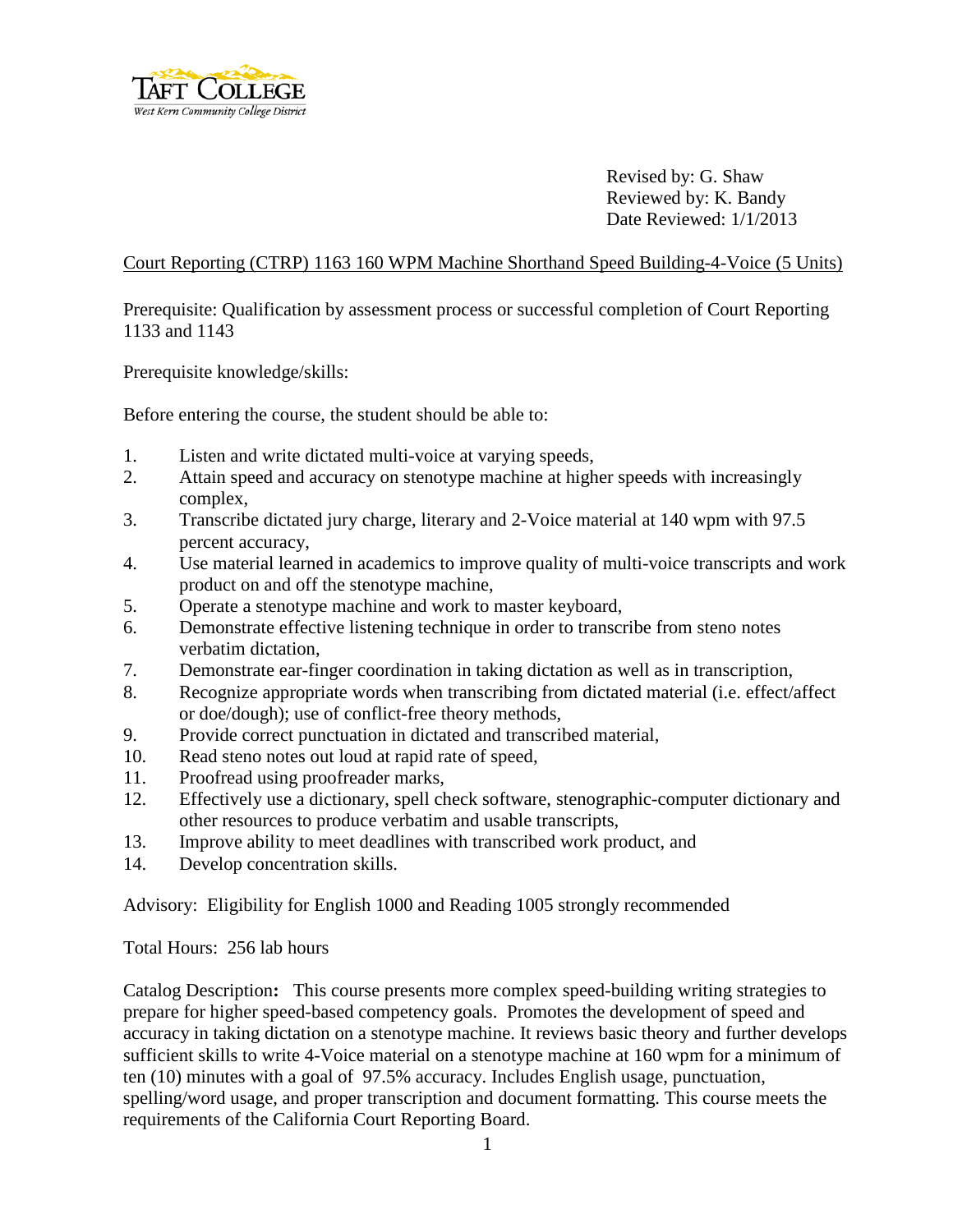

# Type of Class/Course: Degree Credit

Text: Merriam-Webster Dictionary (latest edition)

Additional Materials: Stenography machine and stenograph paper

Course Objectives:

By the end of the course, a successful student will be able to:

- 1. Listen and write 4-Voice at varying speeds,
- 2. Attain speed and accuracy on stenotype machine at higher speeds with increasingly complex 4-Voice material,
- 3. Pass one ten-minute 4-Voice dictation test at 160 wpm with a pass rate of 97.5%,
- 4. Use material learned in academics to improve quality of 4-Voice transcripts and work product on and off the stenotype machine,
- 5. Operate a stenotype machine and work to master keyboard,
- 6. Demonstrate effective listening technique in order to transcribe from steno notes verbatim dictation,
- 7. Demonstrate ear-finger coordination in taking dictation as well as in transcription,
- 8. Recognize appropriate words when transcribing from dictated material (i.e. effect/affect or doe/dough); use of conflict-free theory methods,
- 9. Provide correct punctuation in dictated and transcribed material,
- 10. Read steno notes out loud at rapid rate of speed,
- 11. Proofread using proofreader marks,
- 12. Effectively use a dictionary, spell check software, stenographic-computer dictionary and other resources to produce verbatim and usable transcripts,
- 13. Improve ability to meet deadlines with transcribed work product, and
- 14. Develop concentration skills.

Course Scope and Content (laboratory):

- Unit I Speed Building Techniques
	- A. Daily observations
	- B. Dictation at 160 wpm of various complex multi-voice material
	- C. Theory techniques through timed dictation tests
	- D. Theory techniques through word usage and spelling tests
	- E. Concentration and listening skills: timed dictation and Multi-voice tests
	- F. Read back steno notes
	- G. Complex material from legal opinion, multi-voice, medical, and multivoice

## Unit II Dictation/Transcription Outcome

A. Daily observations